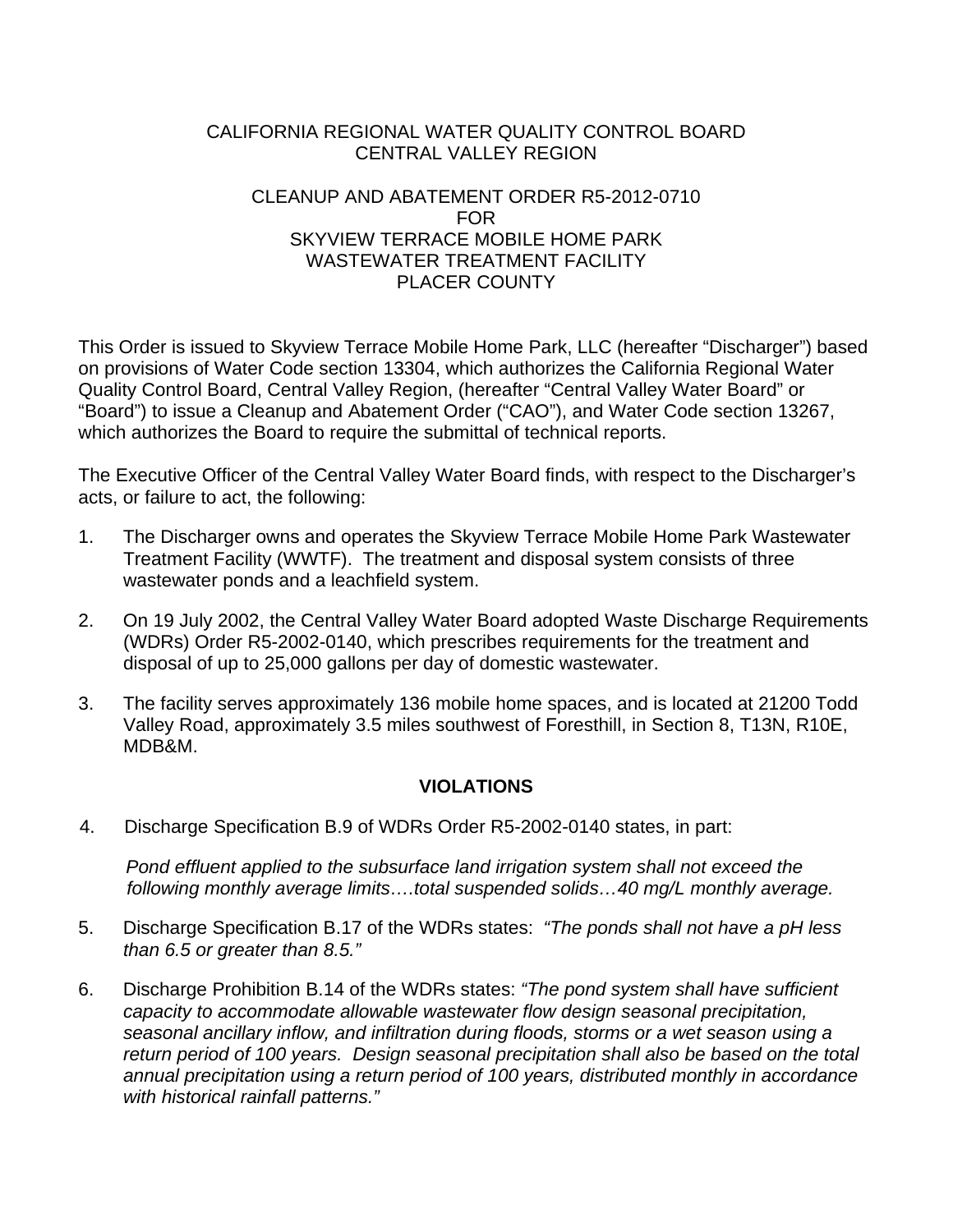- 7. Discharge Prohibition B.15 of the WDRs states: *"Ponds shall be maintained with a minimum of two feet of freeboard as measured from the pond's lowest overflow point."*
- 8. On 10 August 2009, following a review of monitoring reports for the period of January 2007 through April 2009, Board staff issued a Notice of Violation (NOV) for violations of the Total Suspended Solid (TSS) and pH effluent limits, and for freeboard violations.
	- a. TSS was reported in the effluent discharged from the pond to the leachfield at 233 mg/L and 275 mg/L during the first and second quarter 2008 monitoring, which is greater than the 40 mg/L allowed by the WDRs.
	- b. For several months in 2008 and 2009, the pond pH exceeded the limit of 8.5, with the highest reported value of 9.9 in February 2008.
	- c. Pond freeboard was not reported in September or October 2008, and between November 2008 and April 2009, freeboard levels ranged between1.0 and 1.5 feet in ponds 2 and 3, which is less than the permit limit of 2.0 feet.

The NOV requested that the Discharger submit a technical report by 15 September 2009 to address the effluent and pond freeboard violations.

- 9. The Discharger stated in a 10 September 2009 response that a solids holding facility should be installed prior to Pond 1, and that this should address the elevated TSS and pH concentrations. The report also stated that removing the solids from Ponds 1 and 2 along with installing a solids holding facility should reduce the freeboard within Ponds 1 and 2. During 2011, the Discharger removed approximately 196 tons of partially dried sludge from Pond 1. Solids have not been removed from Pond 2, and the solids holding facility has not yet been constructed.
- 10. A review of monitoring reports submitted between May 2009 and March 2012 shows that the Discharger has continued to violate the pond freeboard limit. For the 33 months reviewed, the freeboard in Pond 1 exceeded the limit ten times, the freeboard in Pond 2 exceeded the limit eleven times, and the freeboard in Pond 3 exceeded the limit twice. In general, freeboard violations occurred in the late winter and early spring of 2010 and 2011.
- 11. A review of the monitoring reports submitted between the third quarter 2008 and the first quarter 2012 shows that the Discharger violated the TSS effluent limit in the WDRs. For the 15 quarters reviewed, TSS in the effluent discharged to the leachfield exceeded the limit three times in 2009, two times in 2010, and two times in 2011. TSS concentrations ranged from 44 mg/L to 37 mg/L.
- 12. A review of the monitoring reports submitted between May 2009 and March 2012 shows that the Discharger has continued to violate the pond pH limit. For the 33 months reviewed, the pH limit in Pond 1 was exceeded nine times, the pH limit in Pond 2 was exceeded eight times, and the pH limit in Pond 3 was exceeded 15 times. The majority of the violations occurred in 2011.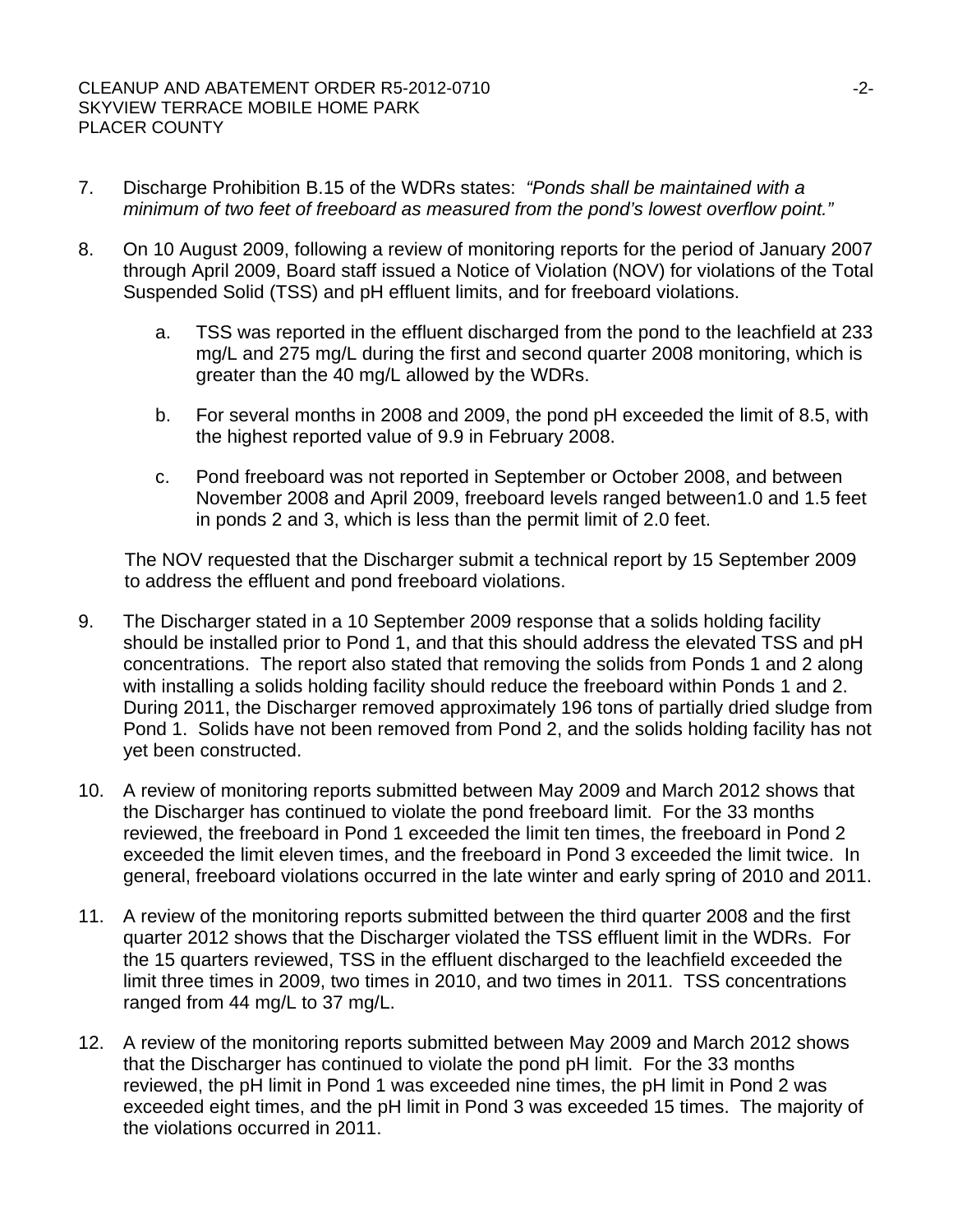#### CLEANUP AND ABATEMENT ORDER R5-2012-0710 SKYVIEW TERRACE MOBILE HOME PARK PLACER COUNTY

- 13. On 22 March 2011, Board staff inspected the facility and observed the freeboard in all three wastewater ponds was less than two feet. The Discharger had placed sand bags around the lowest portion of the third pond to increase freeboard and prevent an overflow. The Discharger indicated that the freeboard in the ponds had been less than two feet since 10 January 2011.
- 14. On 4 April 2011, Water Board staff issued a NOV for violations of Discharge Prohibition B.14 and B.15 of the WDRs. The NOV requested the Discharger to:
	- a. Immediately perform daily inspections of the wastewater ponds that included daily freeboard measurements from lowest point of overflow in each of the ponds and daily observations of each of the berms for any presence of possible seepage.
	- b. Submit a *Short Term Contingency Plan* describing steps to be taken to increase the freeboard to comply with the WDRs, and to prevent the possibility of a berm failure.
	- c. Submit a *Water Balance Report* to evaluate the wastewater treatment, storage and disposal capacity and ability of the ponds to maintain at least two feet of freeboard at all times.
- 15. The *Short Term Contingency Plan*, received on 26 May 2011, provided steps to increase freeboard and prevent wastewater spills, including the use of sand bags at the low points on the berms, transferring wastewater between ponds, trucking wastewater offsite, and the use of a temporary onsite storage tank.
- 16. The *Water Balance Report,* received on 5 July 2011, showed that the WWTF does not have adequate storage and disposal capacity to comply with the WDRs, and included a preliminary workplan to:
	- a. Re-grade the storm water drainage ditches around the wastewater ponds to limit storm water discharges into the ponds.
	- b. Remove sludge from Pond 1 and scarify the bottom of the pond to increase the percolation rates.
	- c. Perform pond percolation tests following removal and scarifying activities, and conduct leachfield percolation tests.
	- d. Survey the wastewater ponds and leachfield, and determine if additional leachfield and pond areas are available.
- 17. In a 29 July 2011 letter, Board staff stated that the workplan was generally acceptable and that the Discharger was to submit a technical report showing that the work had been completed. In addition, a revised water balance was to be submitted showing whether the WWTF had sufficient capacity to meet the requirements of the WDRs during a 100-year wet season with the currently permitted flow.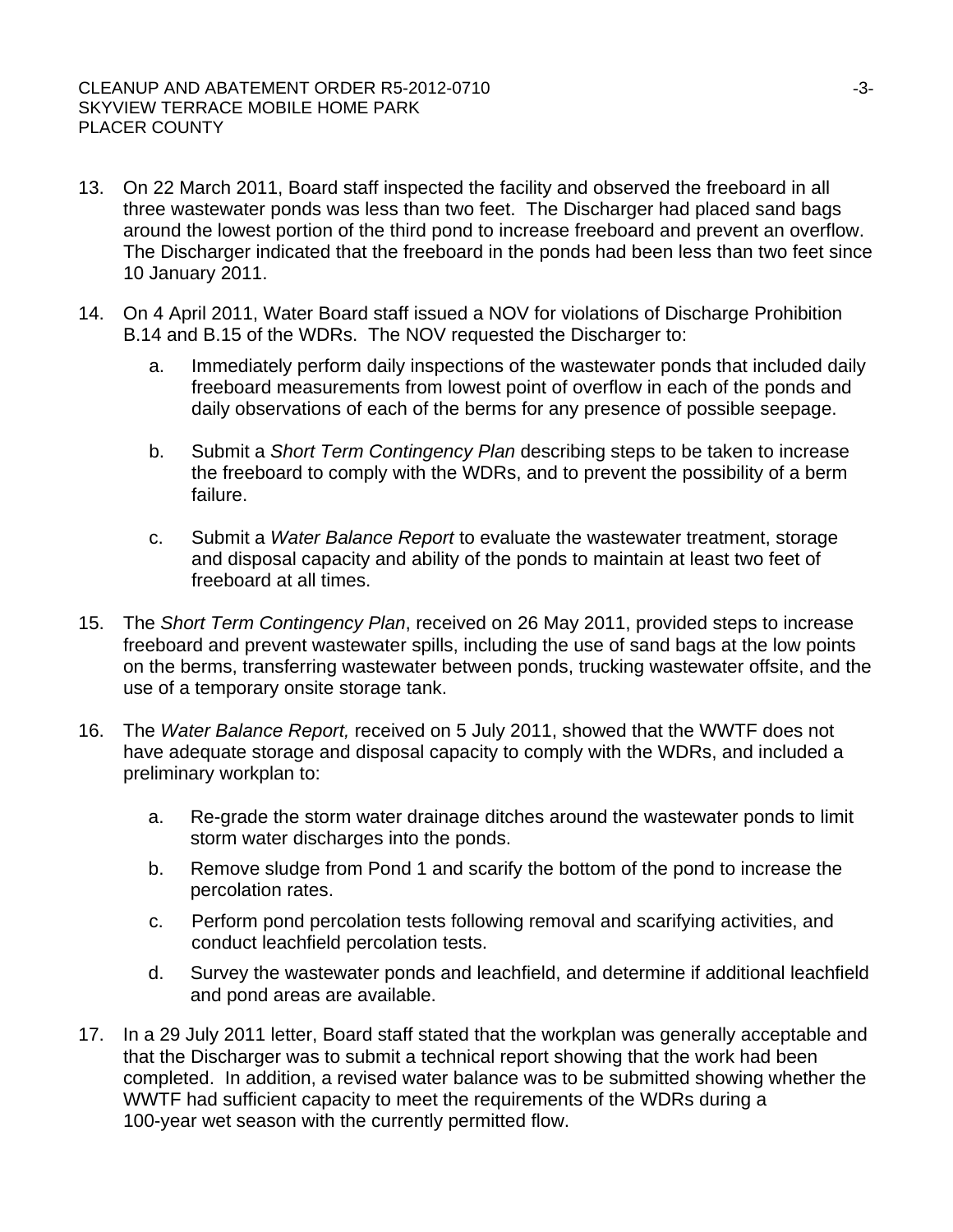- 18. In a 15 December 2011 report, the Discharger indicated that, due to limited funds, they were only able to complete the following improvements prior to 31 October 2011 to increase the storage and disposal capacity:
	- a. Re-grading the storm water drainage ditches around Pond 3 to provide drainage away from the pond.
	- b. Dewatering Pond 2 and removing approximately 196 tons of partially-dried sludge from Pond 1.
	- c. Installation of a relief pipe between Pond 1 and 2 to allow for additional flow between the ponds when the freeboard in Pond 1 is nearing two feet.
	- d. Designing a piping system to allow wastewater to be pumped from Pond 1 to Pond 3.
- 19. The 15 December 2011 report also stated that future work shall include: (a) installing two septic tanks on each of the influent lines to eliminate sludge from entering the ponds, (b) dewatering and removing the remainder of the sludge from Pond 1, (c) scarifying the bottom of Pond 1 to increase percolation, and (d) installing a piping system between Pond 1 and the lift station located adjacent to Pond 2. This will allow wastewater to be pumped from Pond 1 into Pond 3.

# **REGULATORY CONSIDERATIONS**

- 20. To summarize, the Discharger's WWTF does not have adequate storage or disposal capacity to comply with Discharge Specifications B.14 and B.15 of WDRs Order R5-2002-0140. Although the Discharger has voluntarily made some improvements, it is appropriate to impose a formal timeline so that the facility will have sufficient capacity for the upcoming winter. In addition, the effluent from the WWTF has consistently not complied with the Total Suspended Solids and pH requirements in the WDRs. This CAO is necessary to provide formal, enforceable timelines to bring the facility into compliance.
- 21. The *Water Quality Control Plan for the Sacramento River and San Joaquin River Basins, Fourth Edition*, (hereafter Basin Plan) designates beneficial uses, establishes water quality objectives, contains implementation plans and policies for protecting waters of the basin, and incorporates by reference plans and policies adopted by the State Water Board. Pursuant to Water Code section 13263(a), waste discharge requirements must implement the Basin Plan.
- 22. Surface water drainage is to Todd Creek and to Peachstone Gulch, both of which are a tributary to the Middle Fork of the American River.
- 23. The beneficial uses of the Middle Fork of the American River are: agricultural irrigation supply; water contact recreation including canoeing and rafting; warm freshwater habitat; cold freshwater habitat; spawning, reproduction, and/or early development of warm water aquatic organisms; and wildlife habitat.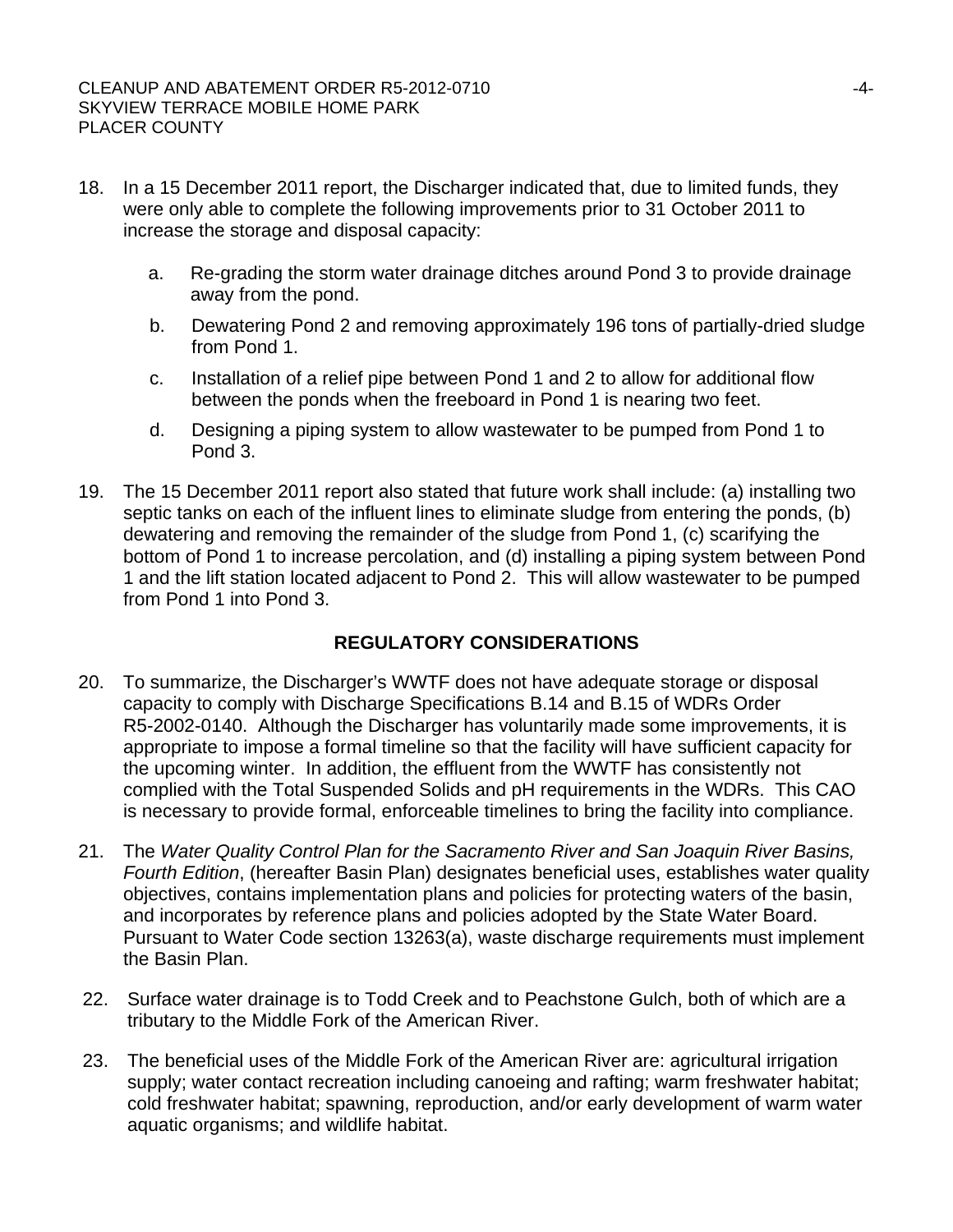- 24. The beneficial uses of the underlying groundwater are: municipal, domestic, agricultural supply, industrial service supply, and industrial process supply.
- 25. Water Code section 13304(a) states, in relevant part:

Any person who has discharged or discharges waste into the waters of this state in violation of any waste discharge requirement or other order or prohibition issued by a regional board or the state board, or who has caused or permitted, causes or permits, or threatens to cause or permit any waste to be discharged or deposited where it is, or probably will be, discharged into the waters of the state and creates, or threatens to create, a condition of pollution or nuisance, shall upon order of the regional board, clean up the waste or abate the effects of the waste, or, in the case of threatened pollution or nuisance, take other necessary remedial action, including, but not limited to, overseeing cleanup and abatement efforts.

26. Water Code section 13267(b) states, in relevant part:

In conducting an investigation specified in subdivision (a), the regional board may require that any person who has discharged, discharges, or is suspected of having discharged or discharging, or who proposes to discharge waste within its region … shall furnish, under penalty of perjury, technical or monitoring program reports which the regional board requires. The burden, including costs, of these reports shall bear a reasonable relationship to the need for the report and the benefits to be obtained from the reports. In requiring those reports, the regional board shall provide the person with a written explanation with regard to the need for the reports, and shall identify the evidence that supports requiring that person to provide the reports.

The technical reports required by this CAO are necessary to ensure compliance with this CAO and WDRs Order R5-2002-0140, and to ensure the protection of water quality. The Discharger is subject to these requirements because the Discharger owns and operates the facility that discharges waste subject to this CAO and WDRs Order R5-2002-0140.

27. The issuance of this Order is an enforcement action taken by a regulatory agency and is exempt from the provisions of the California Environmental Quality Act pursuant to California Code of Regulations, title 14, section 15321(a)(2).

**IT IS HEREBY ORDERED** that, pursuant to Water Code sections 13304 and 13267, Skyview Terrace Mobile Home Park, LLC shall cleanup and abate the Skyview Terrace Mobile Home Park WWTF in accordance with the scope and schedule set forth below in order to comply with WDRs Order R5-2002-0140.

- 1. **Immediately implement** the 26 May 2011 *Short-Term Contingency Plan* whenever the freeboard in Ponds 1, 2, or 3 is two feet or less. If the freeboard is two feet or less, the Discharger shall also immediately contact Board staff by telephone or email. A written report shall then be submitted within 10 days, describing measures that were taken to lower the pond freeboard and prevent wastewater spills.
- 2. By **1 September 2012**, the Discharger shall submit a *Revenue Plan* that describes the costs associated with implementation of all tasks in this Order. Should the Revenue Plan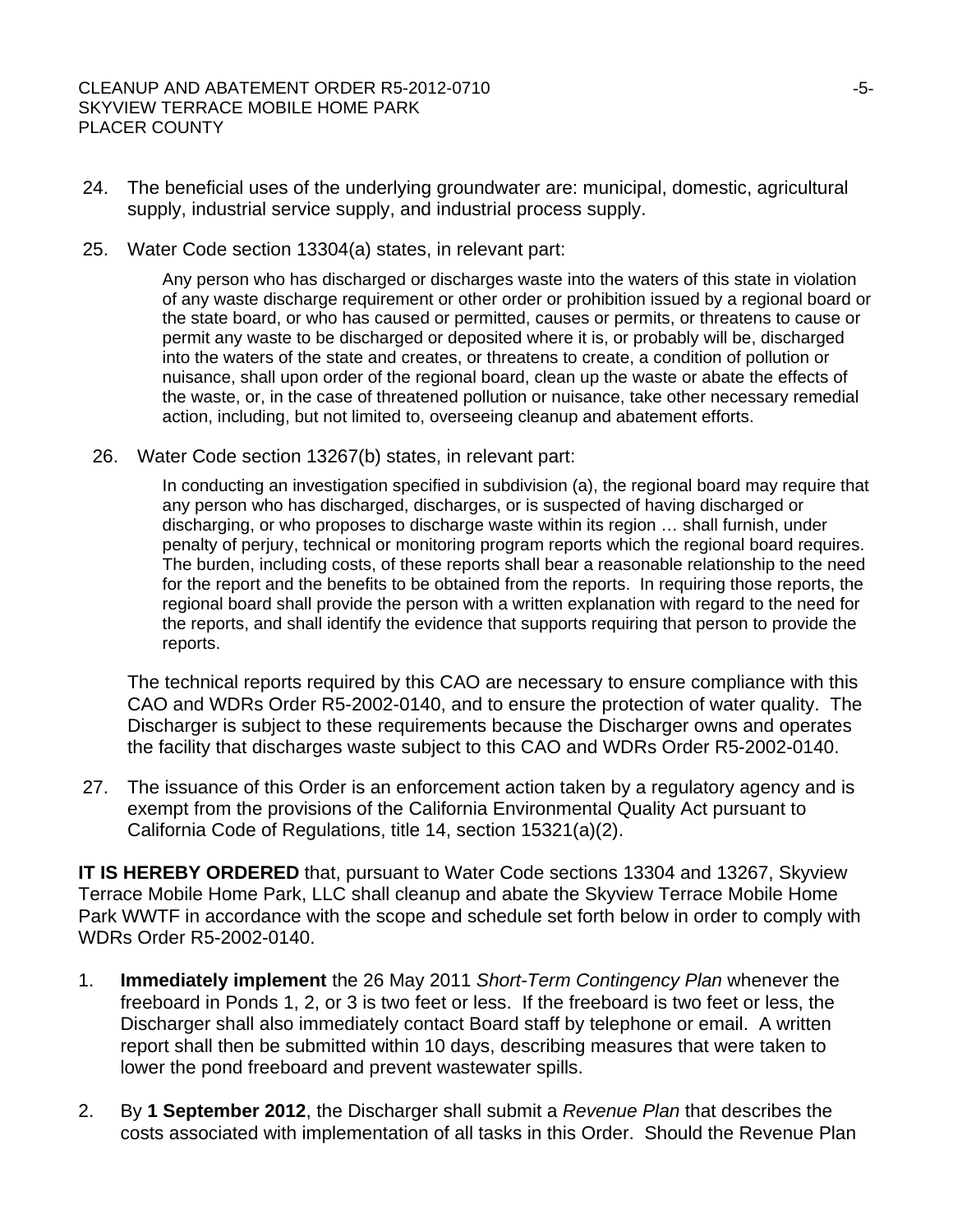show that there are inadequate funds to complete all the tasks in this Order, then the Discharger must include an implementation schedule that shows how the Discharger will obtain the funds to complete the tasks.

- 3. By **1 September 2012**, the Discharger shall submit a revised *Capacity Improvement Workplan* that provides specific details to implement the improvements described in Finding No. 16 of this Order, and any other improvements needed to increase in the overall storage and disposal capacity to accommodate design average dry weather flows, design long-term I/I flows, and direct precipitation during the 100-year, 365-day precipitation event. The *Workplan* shall reference the storage, treatment, and disposal capacity needs identified in the 5 July 2011 *Water Balance Report*.
- 4. By **1 September 2012**, the Discharger shall submit a *Total Suspended Solids and pH Compliance Report*, which shall describe specific facility and/or operational changes that have been, or will be, implemented to bring the discharge into compliance with the Total Suspended Solid and pH effluent limits in WDRs Order R5-2002-0140.
- 5. **Beginning 1 October 2012, and continuing quarterly until this Order is rescinded,** the Discharger shall submit quarterly progress reports describing the work completed to date to comply with each of the requirements described below. The Quarterly Progress Reports shall be submitted by the **1st day of the month following the end of the quarter** (e.g. 1 January, 1 April, 1 July, and 1 October).
- 6. By **1 June 2013,** the Discharger shall submit a report showing that it has fully implemented all proposed facility and/or operational changed described in the *Total Suspended Solids and pH Compliance Report.*
- 7. By **1 October 2013**, the Discharger shall submit a *Capacity Improvements Completion Report* that describes the work was completed per the approved revised *Capacity Improvement Workplan.* The report shall include a water balance that evaluates the storage ponds' ability to provide sufficient capacity to maintain two feet of freeboard on a month-by-month basis. The water balance shall include monthly evaporation, precipitation, and percolation rates, and shall identify contributions from major sources to monthly discharge volumes such as groundwater/subsurface inflows, storm water run-on, and inflow and infiltration from the collection system. Rainfall shall be based on the 100-year, 365-day precipitation event.

In addition to the above, the Discharger shall comply with WDRs Order R5-2002-0140 and all applicable provisions of the Water Code that are not specifically referred to in this Order.

As required by the California Business and Professions Code sections 6735, 7835, and 7835.1, all reports shall be prepared by, or under the supervision of, a California Registered Engineer or Professional Geologist and signed by the registered professional.